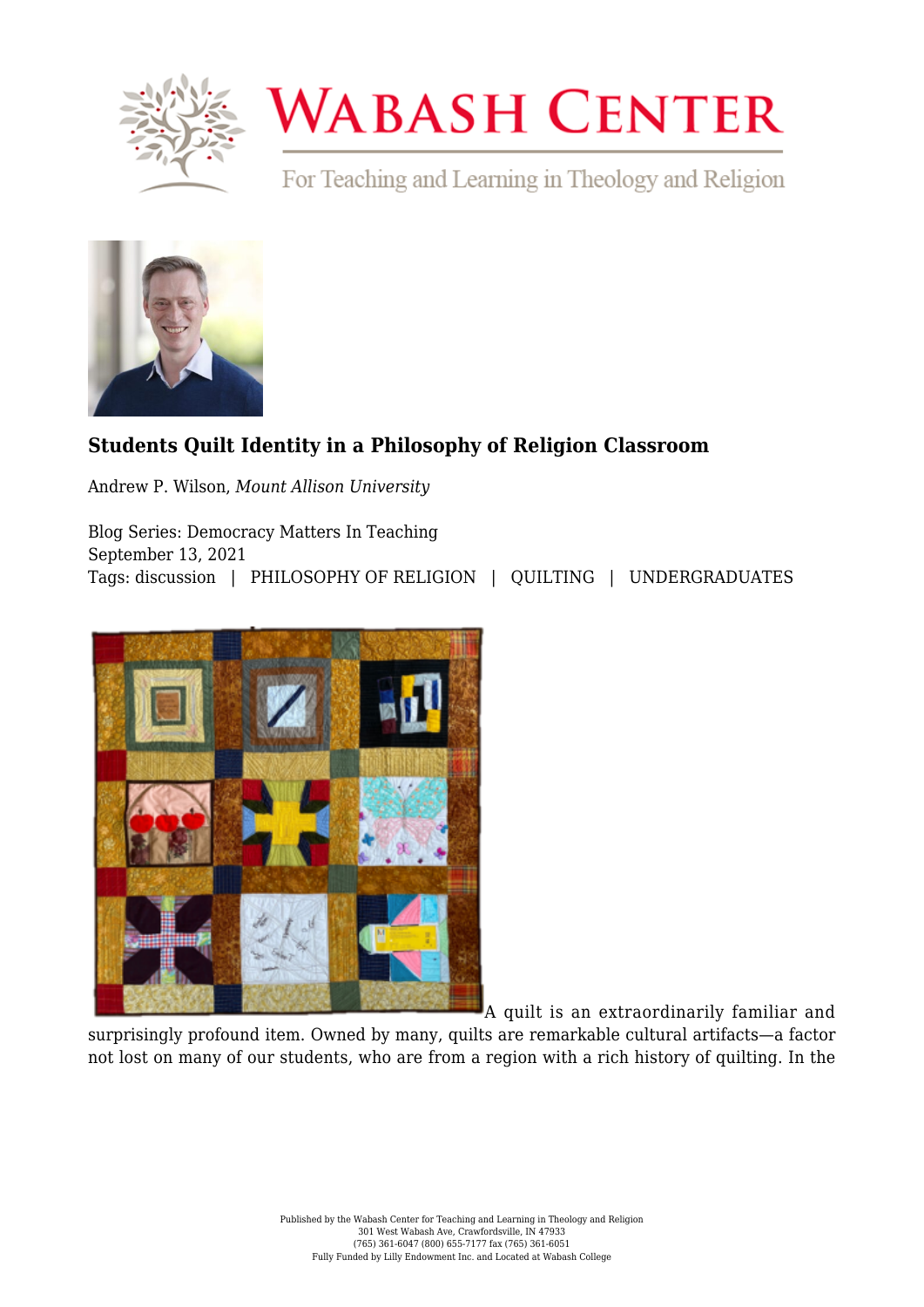Fall of 2019, I asked my students to create a community quilt as a class project. The quilt was intended to be an accompaniment to a course that combined philosophy of religion and theology with a focus on human identity within the Christian tradition. Without any prior experience, the students in this course designed, sewed, and assembled a quilt in the space of three months. As a result, the abstract notions of the course took on the texture of rough fabric in their hands. While threading needles proved an enduring challenge, notions of fellowship and of relational identity came together like stitches on quilt-blocks, something readily accessible and extraordinarily familiar.

In exploring Christian notions of identity, the course takes Genesis 1 as its point of departure. This text is foundational for Christianity in terms of understanding the human condition and the connection between humanity and divinity. But what does "being created in God's image" mean to the average twenty-year-old? In a secular university context, I have always found it challenging to connect students to what seem like lofty intellectual and devotional traditions. In the past, I have explored examples of Orthodox iconography as a way of providing a window into these traditions. Yet even an icon-making workshop with opportunities for hands-on experience was not as successful in bridging that gap as I had hoped. It appeared that it is not just doing or making that was important, but the accessibility of the object being constructed as well.

A quilt, by contrast, is extraordinarily accessible. While it provides warmth and comfort, its significance is much more than simple utility. Quilts are created according to long-standing traditions, embellished with artistic flourishes, and often given as gifts. Dignity quilts are used to clothe the sick and dying, while memory quilts might incorporate the clothing of those who have passed on. Most importantly, most students from this region own a quilt, which carries with it the memories of their childhood, connections with its maker, and for many, a sense of comfort and home.

I encouraged the students to choose a theme for their blocks that included something personal both figuratively—like a story or memory—and literally—like fabric or another material element from their lives. The results were startling. One student focused on the joys of the "local," using fabrics dyed with local berries and bark from a native birch tree, printed with words from a resident poet. Another student created a more abstract block representing something of the depths opened by grief over a recent family loss. A member of the university football team cut small squares from a range of jerseys to create a mosaic of his player number and, in so doing, indicated the way in which his identity as an athlete brought together so many facets of his experience. A student who came from far away used fabric from clothing that connected her to her life back home. The quilt blocks demonstrated most effectively how history, community, context, and craft are enfolded within identity

Where in the past it had been challenging to prompt class discussions, this time students worked with their hands and conversation flowed freely and casually about the dense readings and complex ideas we covered. What is more, as the quilt came together, so did the class community. Sitting around the quilt sandwich became an opportunity for sharing, for